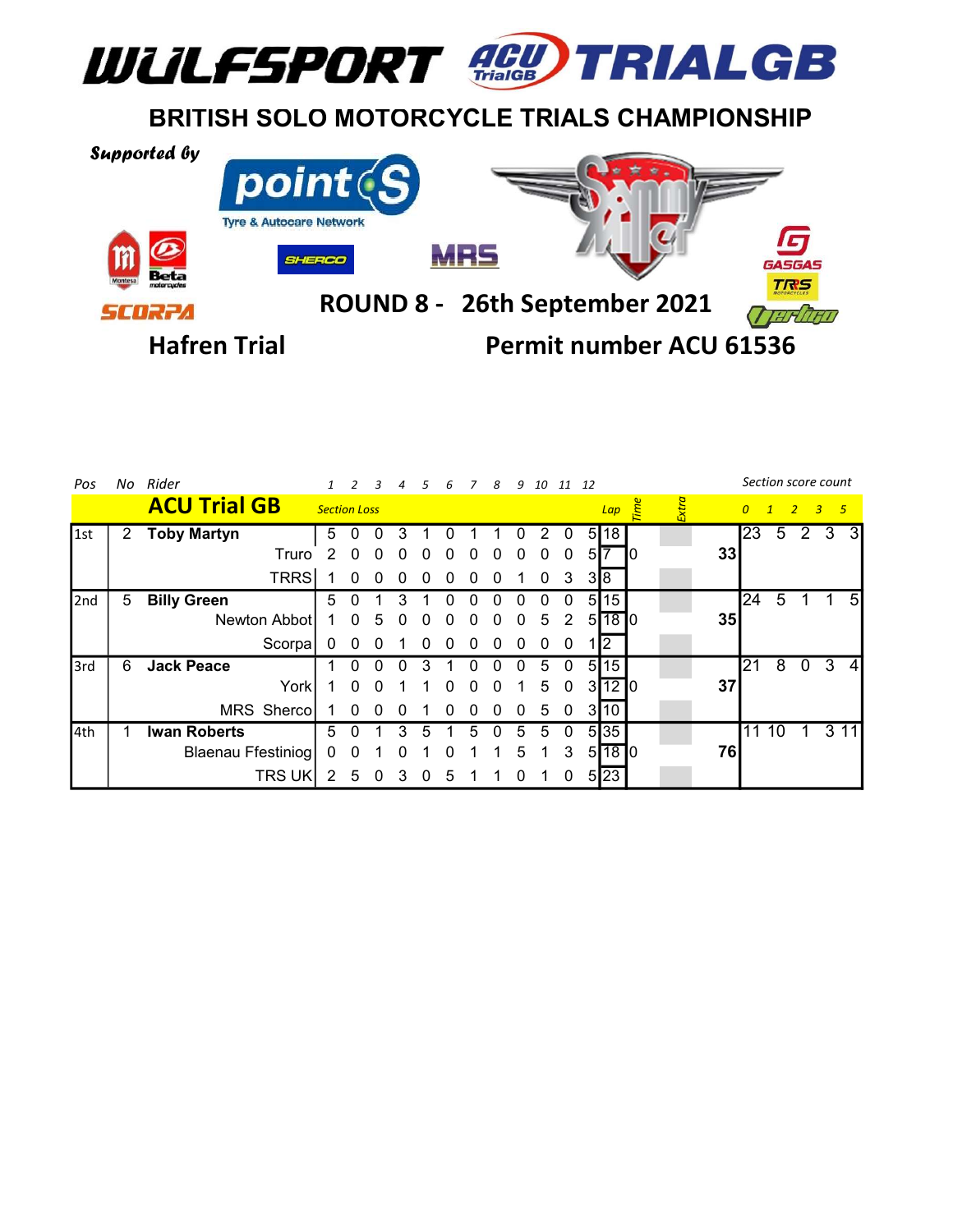|      |                 | <b>ACU Trial 2</b>                                     | <b>Section Loss</b>                   |                                    |                                       |                                       |                                       |                                                    |                                    |                          |                                       |                          |                                                 |                              | $Lap \quad \stackrel{\text{def}}{=}$                             |   | Extra |    | $\overline{0}$  | $\overline{1}$ | 2 <sup>2</sup> | $\overline{3}$<br>$-5$ |                |
|------|-----------------|--------------------------------------------------------|---------------------------------------|------------------------------------|---------------------------------------|---------------------------------------|---------------------------------------|----------------------------------------------------|------------------------------------|--------------------------|---------------------------------------|--------------------------|-------------------------------------------------|------------------------------|------------------------------------------------------------------|---|-------|----|-----------------|----------------|----------------|------------------------|----------------|
| 1st  | $\overline{21}$ | <b>Ross Danby</b><br>Kidderminster<br><b>TRS UK</b>    | 0<br>0                                | 0<br>0<br>$\mathbf 0$              | 0<br>0                                | 0<br>$\mathbf 0$                      | 0                                     | 3<br>2                                             | 0<br>$\mathbf 0$<br>$\Omega$       | 0<br>1<br>0              | 2<br>$\mathbf 0$                      | 0<br>0<br>0              | 0<br>$\mathbf 0$<br>0                           | 0 <sup>7</sup><br>$\sqrt{3}$ | $3\sqrt{8}$                                                      | 0 |       | 18 | $\overline{24}$ | $\overline{8}$ | $\overline{2}$ | $\overline{2}$         | $\Omega$       |
| 2nd  | 22              | <b>Andrew Chilton</b><br>Saltburn-by-the-Sea<br>Scorpa | $\Omega$<br>$\Omega$<br>$\Omega$      | $\overline{0}$<br>$\Omega$<br>0    | $\overline{0}$<br>$\Omega$<br>0       | $\overline{3}$<br>1                   | 5<br>0<br>0                           | $\Omega$<br>0<br>0                                 | 1                                  | 0                        | 0<br>0                                | $\Omega$<br>0<br>1       | $\overline{0}$<br>0<br>0                        | $2\sqrt{5}$                  | 1112<br>$2\sqrt{5}$                                              | 0 |       | 22 |                 | 22 10          | $\overline{2}$ | $\overline{1}$         |                |
| 3rd  | 32              | <b>Jack Dance</b><br>Horsham<br>Gas Gas                | 0<br>$\Omega$<br>$\Omega$             | $\overline{0}$<br>0                | $\Omega$<br>0                         | $\Omega$<br>$\overline{2}$            | 5<br>1<br>0                           | 2<br>5<br>1                                        | $\Omega$<br>0<br>0                 | 1<br>0<br>0              | 1                                     | $\Omega$<br>0<br>1       | 1<br>3<br>0                                     |                              | 0 10<br>$2$ 15 0<br>$5\overline{10}$                             |   |       | 35 |                 | 18 11          | $\overline{3}$ | $\mathbf 1$            | 3              |
| 4th  | 29              | <b>Hugo Jervis</b><br>Llanidloes<br><b>Beta UK</b>     | 0<br>3<br>0                           | $\overline{0}$<br>0<br>0           | $\overline{0}$<br>0<br>2              | $\overline{5}$<br>0<br>1              | $\overline{2}$<br>0<br>$\overline{2}$ | 5<br>1                                             | 1<br>0                             | $\Omega$<br>0<br>0       | $\overline{2}$<br>0                   | 1<br>5<br>3              | $\overline{2}$<br>0<br>1                        |                              | 2 20<br>3130<br>$3\overline{14}$                                 |   |       | 47 | $\overline{15}$ | $\overline{8}$ | 6              | 4                      | 3              |
| 5th  | 30              | <b>James Fry</b><br>Alford<br><b>MRS Sherco</b>        | 5<br>$\overline{2}$                   | $\mathbf 0$<br>0                   | $\mathbf 0$<br>0                      | $\overline{0}$<br>3<br>$\overline{2}$ | $\overline{2}$<br>5<br>$\mathbf 0$    | $\overline{5}$<br>5                                | 0                                  | 0                        | $\overline{5}$                        | $\mathbf 0$<br>3         | 0<br>0<br>$\mathbf 0$                           | 1                            | $5\overline{24}$<br>3 22 0<br>11                                 |   |       | 57 |                 | $12$ 12 3      |                | $\overline{3}$         | $\overline{6}$ |
| 6th  | 25              | <b>Thomas Minta</b><br><b>Telford</b><br>Scorpa        | $\Omega$<br>1<br>$\Omega$             | $\mathbf 0$<br>0                   | 0                                     | $\overline{2}$<br>5<br>1              | 1<br>0<br>1                           | $\overline{5}$<br>$\overline{2}$<br>3              | $\mathbf 0$                        | 3                        |                                       | $\overline{5}$<br>0<br>5 | $\overline{3}$<br>$\mathbf 0$<br>$\mathbf 0$    | 0                            | 3 26<br>5 16 2<br>$\overline{13}$                                |   |       | 57 |                 | $1114$ 2       |                | $\overline{4}$         | 5              |
| 7th  | 24              | <b>Samuel Connor</b><br>Hampton<br><b>Beta</b>         | 1<br>0                                | $\overline{0}$<br>$\Omega$         | $\overline{5}$<br>0<br>0              | $\overline{0}$<br>5<br>3              | $\overline{5}$<br>1<br>$\mathbf 0$    | $\overline{3}$<br>3<br>1                           | 1<br>1<br>0                        | 1<br>0<br>0              | $\overline{5}$<br>5<br>1              | $\overline{5}$<br>0<br>3 | 1<br>1<br>$\mathbf 0$                           |                              | 3 30<br>5 21 0<br>$0\sqrt{10}$                                   |   |       | 61 |                 | 13 11          | $\overline{0}$ | $\overline{5}$         |                |
| 8th  | 34              | <b>Duncan MacColl</b><br>Lanark<br><b>Beta</b>         | $\overline{2}$<br>0<br>$\mathbf 0$    | $\overline{0}$<br>0<br>$\mathbf 0$ | $\overline{0}$                        | $\overline{3}$<br>3<br>$\overline{2}$ | $\overline{2}$<br>1<br>5              | 3<br>0<br>$\overline{2}$                           | $\overline{2}$<br>1<br>$\mathbf 0$ | 5<br>3<br>0              | $\overline{5}$<br>1<br>0              | 5<br>2<br>1              | $\overline{3}$<br>$\pmb{0}$<br>5                |                              | 3 33<br>$1$ <sup>13 <math>\boxed{0}</math></sup><br>$0\sqrt{16}$ |   |       | 62 | $\overline{12}$ |                | 6              | $\overline{6}$         | 5              |
| l9th |                 | 28 Christopher Stay<br>Newport<br><b>TRS UK</b>        | $\overline{3}$<br>0<br>$\overline{2}$ | $\overline{0}$<br>$\Omega$<br>0    | $\overline{0}$<br>$\overline{0}$<br>5 | $\overline{1}$<br>$\overline{2}$<br>5 | $\overline{5}$<br>0<br>$\overline{2}$ | $\overline{3}$<br>$\overline{2}$<br>$\overline{2}$ | $\overline{2}$<br>1                | $\overline{3}$<br>0      | $\overline{5}$<br>5                   | $\overline{5}$<br>3<br>0 | $\overline{0}$<br>$\mathbf 0$<br>$\mathbf{0}$   |                              | 3 30<br>$2\sqrt{15}$ <sub>2</sub><br>$0\overline{19}$            |   |       | 66 | $\overline{13}$ | $\overline{5}$ | 7              | $\overline{5}$         | 6              |
| 10th |                 | 38 Oliver Smith(T2)<br>Bexhill-on-Sea<br><b>TRS UK</b> | 1<br>0<br>0                           | $\mathbf{0}$<br>0<br>0             | $\overline{5}$<br>5<br>$\overline{0}$ | 1<br>1<br>3                           | $\overline{5}$<br>1<br>$\overline{2}$ | 1<br>5<br>$\overline{2}$                           | $\Omega$<br>1<br>0                 | 1<br>0                   | $\overline{5}$<br>1                   | 3<br>5<br>5              | $\overline{3}$<br>$\mathbf 0$<br>$\overline{2}$ |                              | $5\overline{30}$<br>3 23 0<br>$0\overline{15}$                   |   |       | 68 |                 | 11 10          | $\overline{3}$ | $\overline{4}$         | $\overline{8}$ |
| 11th | 31              | <b>Samuel Yeomans</b><br>Newport<br>Vertigo            | $\overline{3}$<br>1<br>0              | $\overline{0}$<br>0<br>0           | $\overline{0}$<br>1<br>$\overline{c}$ | $\overline{3}$<br>3<br>3              | $\overline{5}$<br>$\overline{2}$<br>3 | 3<br>$\overline{2}$<br>3                           | $\overline{0}$<br>5<br>3           | $\overline{5}$<br>0<br>1 | $\overline{5}$<br>5<br>$\overline{2}$ | $\overline{3}$<br>5<br>5 | $\overline{3}$<br>1<br>$\pmb{0}$                |                              | 3 33<br>1 26 0<br>$3\overline{25}$                               |   |       | 84 | 8               | $\overline{5}$ |                | 412                    |                |
| 12th | 27              | <b>Declan Bullock</b><br>Alvanley                      | 3<br>1                                | $\Omega$<br>5<br>0                 | 5<br>$\overline{2}$                   | $\overline{2}$<br>3<br>5              | 5<br>3<br>$\overline{2}$              | $\overline{2}$<br>3                                | $\overline{5}$<br>2                | 0<br>3                   |                                       | 5<br>3<br>2              | $\overline{5}$<br>0<br>0                        |                              | 5 39<br>5 27 3<br>$0\overline{18}$                               |   |       | 87 | 6               | $\overline{9}$ | $\overline{6}$ | $\overline{6}$         | $\overline{9}$ |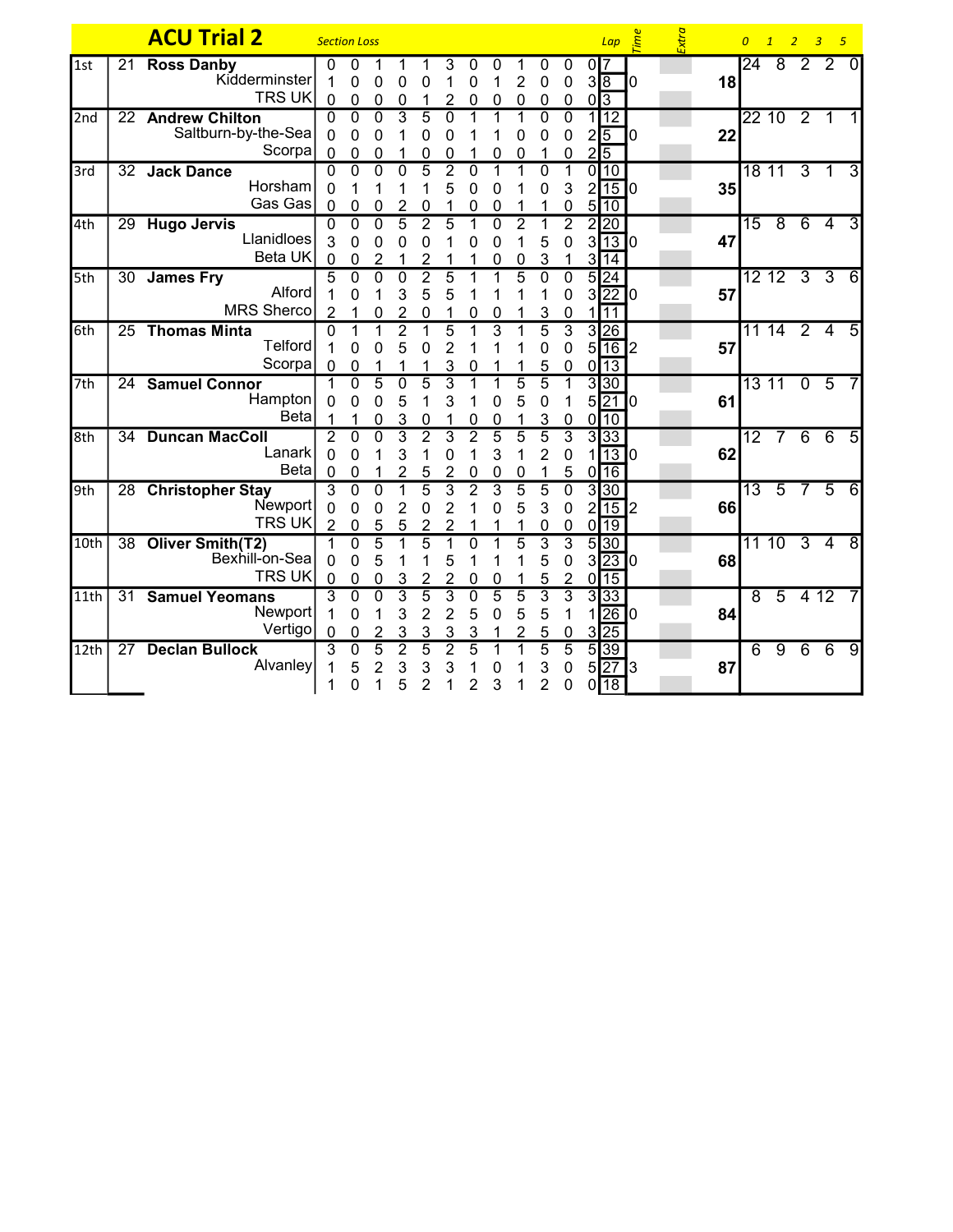|     |    | <b>ACU Trial 125</b>   | <b>Section Loss</b> |                |              |          |              |   |          |          |          |                |                |                   | $Lap \quad \stackrel{\text{def}}{=}$ |    | Extra |              |                 | 0 1 2 3 5      |              |                  |   |
|-----|----|------------------------|---------------------|----------------|--------------|----------|--------------|---|----------|----------|----------|----------------|----------------|-------------------|--------------------------------------|----|-------|--------------|-----------------|----------------|--------------|------------------|---|
| 1st | 43 | <b>Harry Hemingway</b> | 0                   | 0              | O            | 0        | 0            | 0 | ი        |          | ი        | 0              | 0              | 0 <sup>10</sup>   |                                      |    |       |              | 34              | $\overline{2}$ | $\mathbf{0}$ | $\overline{0}$   | 0 |
|     |    | Leeds                  | 0                   | 0              |              |          |              |   |          |          | 0        | 0              | 1              | $1\sqrt{2}$       |                                      | 10 |       | $\mathbf{2}$ |                 |                |              |                  |   |
|     |    | <b>Beta</b>            | 0                   | 0              | 0            | 0        | 0            | 0 | 0        | 0        | 0        | 0              | 0              | $0\overline{0}$   |                                      |    |       |              |                 |                |              |                  |   |
| 2nd |    | 46 George Hemingway    | $\mathbf{0}$        | $\Omega$       |              | 0        | 0            |   | 0        | 0        | $\Omega$ | 0              | $\mathbf 0$    | $\overline{0}$  2 |                                      |    |       |              | 31              | $\overline{2}$ | 1            | $\mathbf 1$      |   |
|     |    | Leeds                  | 0                   | 0              |              |          |              |   |          |          | 0        | 0              | 0              | 0 <sup>0</sup>    |                                      | 10 |       | 12           |                 |                |              |                  |   |
|     |    | <b>Beta</b>            | 0                   | 2              | 0            | 3        | 0            | 0 | 0        | 0        | 0        | 0              | 0              |                   | 5 10                                 |    |       |              |                 |                |              |                  |   |
| 3rd |    | 42 Harry Turner        | 0                   | $\Omega$       | $\mathbf{0}$ | $\Omega$ | $\mathbf{0}$ |   | $\Omega$ | $\Omega$ | $\Omega$ | $\mathbf{0}$   | $\overline{2}$ | 0 3               |                                      |    |       |              | 29              | $\overline{5}$ | 1            | $\mathbf{0}$     |   |
|     |    | <b>Buxton</b>          | 0                   | 0              | 0            | 0        | 0            | 0 | ი        |          | 0        | 0              | 0              | 1                 | 12                                   | 10 |       | 12           |                 |                |              |                  |   |
|     |    | <b>Birkett Scorpa</b>  | 0                   | 0              | 5            | 0        | 0            | 0 | 0        |          | 0        | 0              | 1              | $0\overline{7}$   |                                      |    |       |              |                 |                |              |                  |   |
| 4th | 45 | <b>Jamie Galloway</b>  | $\overline{2}$      | $\overline{0}$ |              | 0        | 0            |   |          | $\Omega$ | 0        | $\overline{0}$ | $\overline{3}$ |                   | 2 10                                 |    |       |              | $\overline{22}$ | $\overline{8}$ |              | $\overline{2}$ 3 |   |
|     |    | Kirkcaldy              | 0                   | 0              |              | 5        |              | ი |          |          |          | 0              | 0              |                   | 31110                                |    |       | 26           |                 |                |              |                  |   |
|     |    | <b>TRS</b>             | 0                   | 0              | 0            | 0        |              | 0 | 0        | 0        | 0        | 0              |                | $3\sqrt{5}$       |                                      |    |       |              |                 |                |              |                  |   |
| 5th |    | 50 Alfie Lampkin       | 3                   | $\Omega$       |              |          | 0            |   | 3        | U        | 0        | 0              | 5              |                   | 0 14                                 |    |       |              | $\overline{16}$ | $7^{\circ}$    |              | $3\overline{7}$  | 3 |
|     |    | Skipton                |                     | 0              | З            |          |              |   |          |          | 0        | 0              | 2              | 5 <sup>1</sup>    | $\overline{14}$ $\overline{0}$       |    |       | 49           |                 |                |              |                  |   |
|     |    | Vertigo                | $\mathbf 0$         | 1              | 3            | 2        | 0            |   | 0        | 3        | 0        | 3              | 3              |                   | $5\overline{21}$                     |    |       |              |                 |                |              |                  |   |
| 6th |    | 52 Harry Bowyer        | 0                   | $\mathbf{0}$   | 0            | $\Omega$ | $\mathbf{0}$ | 3 |          | $\Omega$ |          |                | $\overline{2}$ | 2 <sub>l</sub>    | 10                                   |    |       |              | $\overline{15}$ | 7              | 4            |                  | 3 |
|     |    | Congleton              | 5                   | 0              | 3            | 5        | 0            | 0 | 3        |          | Ω        | 0              |                |                   | $3\overline{21}0$                    |    |       | 51           |                 |                |              |                  |   |
|     |    | <b>JSM Gas Gas</b>     | 1                   | 0              | 3            |          | 0            | 0 | 2        | 5        | ი        | 2              | 3              |                   | 3 20                                 |    |       |              |                 |                |              |                  |   |
| 7th | 51 | <b>Joe Snelling</b>    | 0                   |                | 3            | 5        | 0            | 3 |          | 2        | 2        | $\Omega$       | 3              |                   | 3 23                                 |    |       |              | 8               | 7              |              | 711              | 3 |
|     |    | Leatherhead            | 1                   | 2              | 3            | 3        | 2            | 3 |          |          | 0        | 5              | 3              |                   | 3 28 0                               |    |       | 69           |                 |                |              |                  |   |
|     |    | <b>Beta</b>            | 0                   |                | 2            | 3        | 0            | 0 |          | 0        | 2        |                | 3              | 5                 | $\overline{18}$                      |    |       |              |                 |                |              |                  |   |
| 8th | 47 | <b>Owen Chestnut</b>   | 3                   | 0              |              | 5        |              | 2 | O        | 5        | ŋ        | 5              | 5              |                   | 3 30                                 |    |       |              |                 | 710            |              | 28               | 9 |
|     |    | Isle of Man            | 1                   |                | 3            | 3        | 0            |   |          |          |          | 5              | 5              |                   | 3 24 0                               |    |       | 83           |                 |                |              |                  |   |
|     |    | Scorpa                 | $\mathbf 0$         |                | 3            |          | 5            | 2 | 0        | 5        | 3        |                | 3              |                   | 5 29                                 |    |       |              |                 |                |              |                  |   |
| 9th |    | 49 Charlie Cripps      | 5                   |                | 5            | 3        |              |   | 3        | 0        | 2        | 5              | 5              |                   | 3 34                                 |    |       |              | $\overline{5}$  | $\overline{8}$ | 6            | $\overline{8}$   | 9 |
|     |    |                        |                     |                | 5            | 5        | 2            | 2 | 3        | 0        |          | 0              | 3              |                   | $5\overline{28}$ 0                   |    |       | 89           |                 |                |              |                  |   |
|     |    | <b>Beta</b>            |                     |                | 5            | 5        | 2            | 3 | 0        | 2        | 0        | $\overline{2}$ | 3              |                   | 3 27                                 |    |       |              |                 |                |              |                  |   |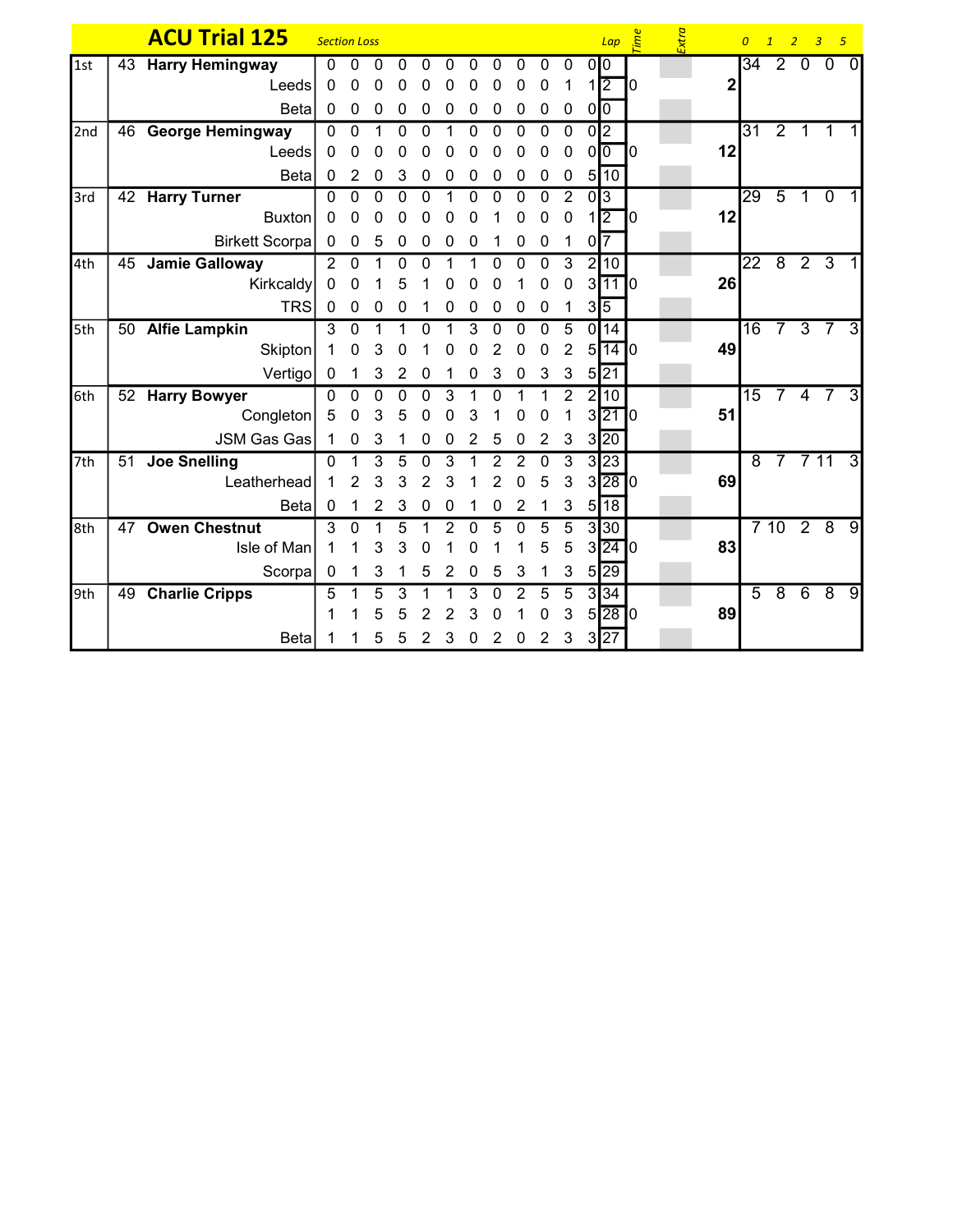|                  |    | <b>ACU Trial Experi</b> Section Loss         |                                    |                             |                                             |                     |                     |                     |                     |                     |                     |                     |                     |                | $Lap \quad \stackrel{\text{def}}{=}$ |    | Extra |    |                 |                |                   | 0 1 2 3 5                      |
|------------------|----|----------------------------------------------|------------------------------------|-----------------------------|---------------------------------------------|---------------------|---------------------|---------------------|---------------------|---------------------|---------------------|---------------------|---------------------|----------------|--------------------------------------|----|-------|----|-----------------|----------------|-------------------|--------------------------------|
| 1st              |    | 62 Dan Thorpe                                | O                                  |                             |                                             | 0                   | 0                   |                     |                     | O                   | 0                   | 0                   | 0                   |                | 0I <sub>2</sub>                      |    |       |    | 31              | 4              |                   | $\Omega$<br>$\Omega$           |
|                  |    | Sheffield                                    | 0                                  | 0                           | 0                                           | 0                   | 0                   | 0                   | 0                   | 0                   | 0                   | 0                   | 0                   |                | 0 <sub>0</sub>                       | ٦0 |       | 6  |                 |                |                   |                                |
|                  |    | <b>JSM Gas Gas</b>                           | $\mathbf 0$                        | $\mathbf 0$                 | 0                                           |                     | 0                   | 0                   | 0                   | 1                   | 2                   | 0                   | 0                   |                | $0\sqrt{4}$                          |    |       |    |                 |                |                   |                                |
| 2nd              |    | 72 Tyler Rendall                             | 0                                  | 1                           | 0                                           | 0                   | 0                   | 0                   | 2                   | 0                   | 0                   | 0                   | 0                   |                | $\overline{3}$ <sup>6</sup>          |    |       |    | 29              | $\overline{3}$ | $\mathbf 1$       | 3<br>$\mathbf{0}$              |
|                  |    | Crediton                                     | 1                                  |                             | 0                                           | 3                   | 0                   | 0                   | 0                   | 0                   | 0                   | 0                   | 0                   |                | $0\sqrt{5}$                          | 10 |       | 14 |                 |                |                   |                                |
|                  |    | <b>BVM Vertigo</b>                           | 0                                  | $\mathbf 0$                 | 0                                           | 0                   | 0                   | 3                   | 0                   | 0                   | 0                   | 0                   | 0                   | $0\sqrt{3}$    |                                      |    |       |    |                 |                |                   |                                |
| 3rd              | 64 | <b>Thomas Affleck</b><br>Saltburn-by-the-Sea | 1<br>0                             | $\overline{0}$<br>0         | $\overline{0}$<br>0                         | $\overline{0}$<br>2 | $\overline{0}$<br>0 | $\overline{0}$<br>0 | $\overline{0}$<br>0 | $\overline{0}$<br>0 | $\overline{0}$<br>0 | $\overline{0}$<br>0 | 1<br>3              |                | $5\overline{17}$<br>$0\overline{5}$  | 10 |       | 15 | 29              | $\overline{3}$ | $\overline{2}$    | $\overline{1}$                 |
|                  |    | <b>MRS Sherco</b>                            | $\mathbf 0$                        | 0                           | 0                                           |                     | 0                   | 0                   | 0                   | 0                   | 0                   | 0                   | 2                   | $0\sqrt{3}$    |                                      |    |       |    |                 |                |                   |                                |
| 4th              |    | 83 George Gosden                             | 5                                  | 0                           |                                             | 2                   | 0                   | 0                   | 0                   | 0                   | 0                   | 0                   | $\overline{2}$      |                | 0 10                                 |    |       |    | 26              | $\overline{5}$ | 2 <sub>2</sub>    |                                |
|                  |    | Sandown                                      | 0                                  |                             | 0                                           |                     | 0                   | 0                   | 0                   | 0                   | 0                   | 0                   | 0                   |                | $3\overline{5}$                      | ٦0 |       | 20 |                 |                |                   |                                |
|                  |    | <b>Beta</b>                                  | 0                                  | 0                           | 3                                           | 0                   | 0                   | 0                   |                     | 0                   | 0                   | 0                   | 0                   | 11             | 5                                    |    |       |    |                 |                |                   |                                |
| 5th              |    | 70 Bradley Bullock                           | 2                                  | $\overline{0}$              | $\overline{3}$                              |                     | 0                   | 0                   | 0                   |                     | 0                   | 1                   | 1                   |                | 1110                                 |    |       |    |                 | 21 11          |                   | 2 <sup>2</sup><br>$\mathbf{0}$ |
|                  |    | Frodsham                                     | 0                                  | 0                           | 0                                           | 0                   | 0                   |                     | 0                   | 0                   | 0                   | 0                   |                     | 2              | 14                                   | IO |       | 21 |                 |                |                   |                                |
|                  |    | Beta                                         | 0                                  |                             |                                             | 0                   | 0                   | 0                   | 0                   |                     | 1                   | 0                   | 0                   | 3 <sup>l</sup> | 17                                   |    |       |    |                 |                |                   |                                |
| 6th              |    | 67 Gwynedd Jones                             | $\overline{0}$                     |                             |                                             | 2                   | 0                   | $\overline{0}$      |                     | 3                   |                     |                     | $\overline{5}$      |                | 2 17                                 |    |       |    | $20\,$          | 9              |                   | 4 <sup>2</sup>                 |
|                  |    | <b>Blaenau Ffestiniog</b>                    | 1                                  | 3                           | 0                                           |                     | 0                   | 0                   | 0                   | 0                   | 0                   | 0                   | 1                   | 1              | $\overline{7}$                       | 10 |       | 28 |                 |                |                   |                                |
|                  |    |                                              | 0                                  | 0                           | 2                                           | 0                   | 0                   | 0                   | 0                   | 0                   | 0                   | 0                   | 0                   | $2\sqrt{4}$    |                                      |    |       |    |                 |                |                   |                                |
| 7th              |    | 66 Emma Bristow                              | 5                                  |                             |                                             | 0                   | 0                   | 0                   | 0                   | 0                   | 0                   | 5                   | $\overline{3}$      |                | 16                                   |    |       |    | 23              |                | $\overline{2}$    | 3<br>1                         |
|                  |    | Alford                                       | 0                                  | 0                           | 0                                           | 0                   | 0                   | 2                   | 0                   | 0                   |                     | 0                   | 0                   |                | $2\sqrt{5}$                          | ٦٥ |       | 29 |                 |                |                   |                                |
|                  |    | <b>MRS Sherco</b>                            | $\mathbf 0$                        | $\mathbf 0$                 | 5                                           | 0                   | 0                   | 1                   | 1                   | 0                   | 1                   | 0                   | 0                   |                | $0\sqrt{8}$                          |    |       |    |                 |                |                   |                                |
| 8th              |    | 99 Owen Gawthorpe                            | 1                                  |                             | 0                                           | 0                   | 0                   | $\overline{2}$      | 3                   | 0                   | 0                   | 1                   | $\overline{3}$      |                | 3 14                                 |    |       |    | $\overline{17}$ | 9              | $\overline{4}$    | $-5$                           |
|                  |    | New Quay                                     | 0                                  |                             | 0                                           |                     | 0                   | 0                   | 0                   | 5                   | 1                   | 0                   | $\overline{2}$      |                | 3730                                 |    |       | 37 |                 |                |                   |                                |
|                  |    | Vertigo                                      | 0                                  | 0                           | 2                                           | 2                   | 0                   |                     | 0                   | 0                   | 0                   |                     | 1                   |                | $3\overline{10}$                     |    |       |    |                 |                |                   |                                |
| 9th              |    | 86 Corey Dubik<br><b>Dronfield</b>           | 1<br>0                             | 2<br>0                      | $\Omega$<br>0                               | 3                   | $\Omega$<br>0       | $\mathbf 0$         | 0                   | $\Omega$<br>0       | $\overline{0}$<br>5 | 0                   | 3<br>0              |                | 3 12<br>5770                         |    |       | 39 |                 | 18 10          | $\mathbf{1}$      | 3<br>4                         |
|                  |    | Camio Vertigo                                | 1                                  | 1                           | $\sqrt{5}$                                  | 0                   | 0                   | 0                   | $\boldsymbol{0}$    | 1                   | 1                   | 0                   | 1                   |                | $3\overline{13}$                     |    |       |    |                 |                |                   |                                |
| 10th             | 84 | <b>Ben Sprigg</b>                            | $\overline{3}$                     | 3                           | $\overline{0}$                              |                     | 0                   |                     | $\overline{2}$      | 0                   | 0                   | 0                   | $\overline{3}$      |                | 2 15                                 |    |       |    | 17              | $\overline{8}$ | $\overline{4}$    | 6                              |
|                  |    | Birmingham                                   | 5                                  |                             | 3                                           |                     | 0                   |                     | 0                   |                     | 0                   | 0                   | $\overline{2}$      | 11             | 1510                                 |    |       | 39 |                 |                |                   |                                |
|                  |    | Beta                                         | 0                                  | 0                           | 3                                           | 2                   | 3                   | 0                   |                     | 0                   | 0                   | 0                   | 0                   | $\overline{0}$ | ७                                    |    |       |    |                 |                |                   |                                |
| 11th             | 97 | <b>Johnny Starmer</b>                        | 5                                  |                             |                                             | 0                   | 0                   | 0                   | 0                   | 0                   | 0                   | 0                   | $\overline{3}$      |                | 3 13                                 |    |       |    | 18              | ු              | $\overline{2}$    | 3<br>4                         |
|                  |    | Dorking                                      | 2                                  |                             |                                             | 0                   | 0                   | 0                   |                     |                     |                     | 0                   | 2                   |                | 51110                                |    |       | 40 |                 |                |                   |                                |
|                  |    | Beta                                         | 0                                  | 0                           | 3                                           |                     | 0                   | 0                   | 0                   | 5                   |                     | 0                   | 0                   |                | 313                                  |    |       |    |                 |                |                   |                                |
| 12th             |    | 63 Lloyd Price                               | 5                                  |                             | 2                                           | 0                   | $\Omega$            | 2                   | 0                   | $\Omega$            | $\Omega$            | 0                   | 5                   |                | 3 18                                 |    |       |    |                 | 19 8 2         |                   | $\overline{3}$<br>4            |
|                  |    | Maesteg                                      | $\boldsymbol{0}$                   |                             | 0                                           |                     | 0                   | 0                   | 0                   | 0                   | 0                   | 5                   | 1                   |                | $3$ <sup>11</sup> ] $0$              |    |       | 41 |                 |                |                   |                                |
|                  |    | Gas Gas                                      | $\mathbf 0$                        |                             | 1                                           | $\pmb{0}$           | 0                   | 5                   | 0                   | 1                   | 0                   | 0                   |                     |                | $3\overline{12}$                     |    |       |    |                 |                |                   |                                |
| 13 <sub>th</sub> |    | 76 Sam Beecroft Penny                        | 0                                  |                             | $\overline{0}$                              | 5                   | 0                   | $\overline{0}$      | $\overline{2}$      | $\overline{2}$      | 0                   | 0                   | $\overline{2}$      |                | 1 13                                 |    |       |    | 17              |                | $5\quad 5\quad 8$ |                                |
|                  |    | Leeds                                        | 0                                  | 0                           | 3                                           |                     | 0                   | 0                   | 3                   | 1                   | 0                   | 0                   | 3                   | 31             | 1410                                 |    |       | 44 |                 |                |                   |                                |
|                  |    | <b>TRRS</b>                                  | $\mathbf 0$                        | $\mathbf 0$                 | 3                                           | 3                   | 0                   | $\overline{2}$      | $\overline{2}$      | 0                   | 3                   | 0                   | 1                   |                | $3\overline{17}$                     |    |       |    |                 |                |                   |                                |
| 14th             |    | 77 Cameron Brice<br>Seascale                 | $\overline{0}$<br>$\boldsymbol{0}$ | $\overline{2}$<br>$\pmb{0}$ | $\overline{2}$<br>$\ensuremath{\mathsf{3}}$ | 3<br>3              | $\overline{0}$<br>5 | 1<br>2              | 0<br>1              | 1                   | 0<br>0              | 1<br>0              | $\overline{2}$<br>1 |                | $0\overline{12}$<br>3190             |    |       | 46 | 15              | 9              | 5                 | 3<br>-4                        |
|                  |    | <b>Beta</b>                                  | 0                                  |                             | 5                                           |                     | 0                   |                     | 0                   | 0                   | 0                   | 0                   | 2                   |                | $5\overline{15}$                     |    |       |    |                 |                |                   |                                |
| 15th             | 87 | <b>Joseph Collins</b>                        | 5                                  | 1                           | $\overline{2}$                              | $\overline{2}$      | 0                   | 1                   |                     | 0                   | 0                   | 1                   | 1                   |                | 5 19                                 |    |       |    |                 | 14 10 6 2      |                   | 4                              |
|                  |    | Kettering                                    | 0                                  |                             | 0                                           | 5                   |                     | 5                   | $\overline{c}$      | 0                   | 0                   | 0                   | 3                   |                | $1$ <sup>18<math>1</math>0</sup>     |    |       | 48 |                 |                |                   |                                |
|                  |    | John Lee Beta                                |                                    |                             | 0                                           | 2                   | 0                   | 0                   | 0                   | 0                   | 2                   | 0                   | $\overline{2}$      |                | $3\overline{11}$                     |    |       |    |                 |                |                   |                                |
| 16th             |    | 74 Thomas Middleton                          |                                    |                             | 3                                           | $\overline{2}$      | 0                   |                     |                     | 2                   |                     | 0                   | $\overline{5}$      |                | 3 20                                 |    |       |    |                 | 8 13 8 5       |                   |                                |
|                  |    | Skipton                                      | 0                                  |                             |                                             | $\overline{c}$      | $\overline{2}$      | 2                   |                     |                     |                     | 0                   | 5                   | $\overline{3}$ | 1910                                 |    |       | 54 |                 |                |                   |                                |
|                  |    | Vertigo                                      | $\overline{2}$                     | 1                           | 3                                           | $\overline{2}$      | 0                   | 3                   | 2                   | 0                   | 1                   | 0                   | 1                   |                | $0$ <sup>15</sup>                    |    |       |    |                 |                |                   |                                |
| 17th             |    | 82 Elliott Laws                              | $\overline{0}$                     | $\overline{3}$              | $\overline{2}$                              | 3                   | 0                   | 0                   | 1                   | $\overline{3}$      | 0                   | $\overline{5}$      | $\overline{2}$      |                | 2 21                                 |    |       |    | 11              | 7              | 96                | 3                              |
|                  |    | Richmond                                     | $\mathbf{1}$                       | 3                           | 5                                           | 1                   | $\mathbf 0$         | 1                   | 0                   | $\overline{2}$      | $\pmb{0}$           | $\overline{2}$      | $\overline{2}$      |                | 3 20 5                               |    |       | 63 |                 |                |                   |                                |
|                  |    | 180 O/ Road Vertigo                          | 3                                  | 2                           | $\overline{2}$                              | 0                   | 0                   | 1                   |                     | 0                   | 1                   | 0                   | 2                   |                | $5\overline{17}$                     |    |       |    |                 |                |                   |                                |
| 18 <sub>th</sub> |    | 88 Andrew Cripps                             | $\mathbf{1}$                       | $\overline{\mathbf{3}}$     |                                             |                     |                     | 3                   | 2                   |                     | 0                   |                     | 1                   |                | 3 18                                 |    |       |    |                 | 8 13 7 7       |                   |                                |
|                  |    | Manchester                                   | $\mathbf 0$                        | 2                           | 3                                           |                     | 0                   |                     |                     | 2                   | 2                   | 0                   | 5                   |                | $3$ 20 10                            |    |       | 63 |                 |                |                   |                                |
|                  |    | Beta                                         | 0 <sub>1</sub>                     |                             | 3 <sup>7</sup>                              |                     | $2\quad 0$          | 1                   | $\overline{2}$      | $\mathbf 1$         | 0                   | $\bf{0}$            | $\overline{2}$      |                | $3\overline{15}$                     |    |       |    |                 |                |                   |                                |